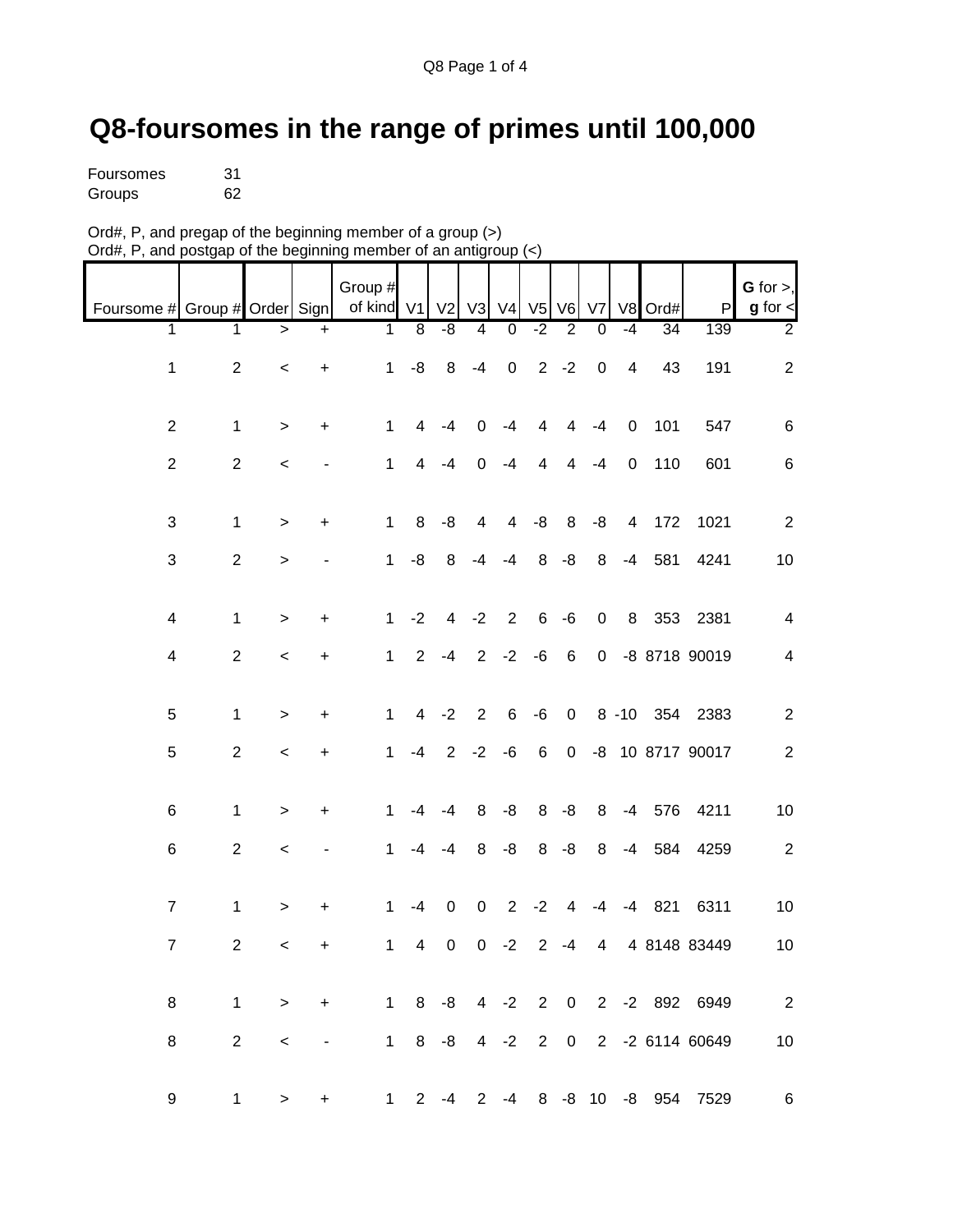Q8 Page 2 of 4

| Foursome # Group # Order Sign |                                  |                          |                        | Group #<br>of kind V1 V2 V3 V4 V5 V6 V7 V8 Ord#    |                    |                |                      |                      |                                 |                                  |                |                        | P                                                                                | $G$ for $>$ ,<br>$g$ for $\leq$ |
|-------------------------------|----------------------------------|--------------------------|------------------------|----------------------------------------------------|--------------------|----------------|----------------------|----------------------|---------------------------------|----------------------------------|----------------|------------------------|----------------------------------------------------------------------------------|---------------------------------|
|                               |                                  |                          |                        |                                                    |                    |                |                      |                      |                                 |                                  |                |                        |                                                                                  |                                 |
| 9                             | $\overline{2}$                   | $\geq$                   | $\ddot{}$              |                                                    | $\overline{2}$ 2   | -4             | 2                    | $-4$                 | 8                               | -8                               |                |                        | 10 -8 3593 33569                                                                 | 6                               |
| 10                            | $\mathbf 1$                      | $\, > \,$                | +                      | $\mathbf 1$                                        | -4                 | $-4$           |                      |                      |                                 |                                  |                |                        | 8 2 -10 2 16 -14 1100 8831                                                       | 10                              |
| 10                            | $\overline{2}$                   | $\overline{\phantom{0}}$ | $\ddot{}$              | $\mathbf{1}$                                       | $\overline{4}$     |                |                      |                      |                                 |                                  |                |                        | 4 -8 -2 10 -2 -16 14 7188 72679                                                  | 10                              |
| 11<br>11                      | $\mathbf{1}$<br>$\overline{2}$   | ><br>$\geq$              | $\ddot{}$<br>$\ddot{}$ |                                                    | $1 - 8$<br>$2 - 8$ | $-2$<br>$-2$   | 8<br>8               |                      | $-4$ $-2$ 6<br>$-4$ $-2$ 6 $-8$ |                                  | -8             |                        | 2 1134 9151<br>2 2665 23971                                                      | 14<br>14                        |
| 12                            | $\mathbf{1}$                     | $\, >$                   | +                      |                                                    | $1 -2$             | 8              | -4                   | $-2$                 | 6                               | $-8$                             | $\overline{2}$ | 6 1135                 | 9157                                                                             | 6                               |
| 12                            | $\overline{2}$                   | $\geq$                   | $\ddot{}$              |                                                    | $2 -2$             | 8              |                      | $-4 -2$              |                                 | $6 - 8$                          | $\overline{2}$ | 6 1207                 | 9787                                                                             | $\,6\,$                         |
| 13<br>13                      | $\mathbf{1}$<br>$\overline{2}$   | $\, >$<br>$\geq$         | +<br>$\ddot{}$         | 1<br>2 <sup>1</sup>                                | 8<br>8             |                | $-4$ $-2$<br>$-4 -2$ | 6<br>$6\overline{6}$ | -8<br>$-8$                      | $\overline{2}$<br>$\overline{2}$ | 6<br>6         | $-6$ 1136<br>$-6$ 1208 | 9161<br>9791                                                                     | 4<br>$\overline{4}$             |
| 14                            | $\mathbf{1}$                     | $\,>$                    | $\ddot{}$              |                                                    | $1\quad 2$         | 2              | $\boldsymbol{0}$     | 6                    | -6                              | 8 <sup>8</sup>                   |                |                        | -4 2 1172 9463                                                                   | $\overline{2}$                  |
| 14                            | $\overline{2}$                   | $\prec$                  | +                      |                                                    | $1 -2 -2$          |                | $\mathbf{0}$         | -6                   |                                 | $6 - 8$                          |                |                        | 4 -2 4434 42407                                                                  | $\overline{2}$                  |
| 15                            | $\mathbf{1}$                     | $\geq$                   | +                      |                                                    | $1 \quad 2$        | $\mathbf 0$    | 6                    | $-6$                 |                                 |                                  |                |                        | 8 -4 2 -6 1173 9467                                                              | 4                               |
| 15                            | $\overline{2}$                   | $\,<$                    | $\ddot{}$              |                                                    | $1 -2$             | $\overline{0}$ | -6                   | 6                    |                                 |                                  |                |                        | -8 4 -2 6 4433 42403                                                             | $\overline{\mathbf{4}}$         |
| 16                            | $\mathbf{1}$                     | $\,$                     | +                      | $\mathbf{1}$                                       | $\overline{0}$     | 6              | -6                   |                      | $8 - 4 2 - 6$                   |                                  |                |                        | 2 1174 9473                                                                      | $\,6$                           |
| 16                            | $\overline{2}$                   | $\,<\,$                  | +                      | $\mathbf 1$                                        | $\overline{0}$     | -6             | 6                    | -8                   |                                 | $4 -2$                           |                |                        | 6 -2 4432 42397                                                                  | 6                               |
| 17<br>17                      | $\mathbf{1}$<br>$\overline{2}$   | ><br>$\geq$              | $+$                    | + 1 -16 -4 8 2 -10 4 -2 4 1234 10061               |                    |                |                      |                      |                                 |                                  |                |                        | 2 -16 -4 8 2 -10 4 -2 4 7633 77681                                               | 22<br>22                        |
| 18<br>18                      | $\mathbf{1}$<br>$\overline{2}$   | $\geq$<br>$\geq$         |                        | + 1 8 -10 22 -22 -2 10 -2 -2 1473 12329<br>$+$ $-$ |                    |                |                      |                      |                                 |                                  |                |                        | 2 8 -10 22 -22 -2 10 -2 -2 3868 36479                                            | $\,6$<br>$\,6$                  |
| 19<br>19                      | $\overline{1}$<br>$\overline{2}$ | ><br>$\geq$              | $+$<br>$+$             |                                                    |                    |                |                      |                      |                                 |                                  |                |                        | 1 -10 22 -22 -2 10 -2 -2 -4 1474 12343<br>2 -10 22 -22 -2 10 -2 -2 -4 3869 36493 | 14<br>14                        |

Ord#, P, and pregap of the beginning member of a group (>) Ord#, P, and postgap of the beginning member of an antigroup (<)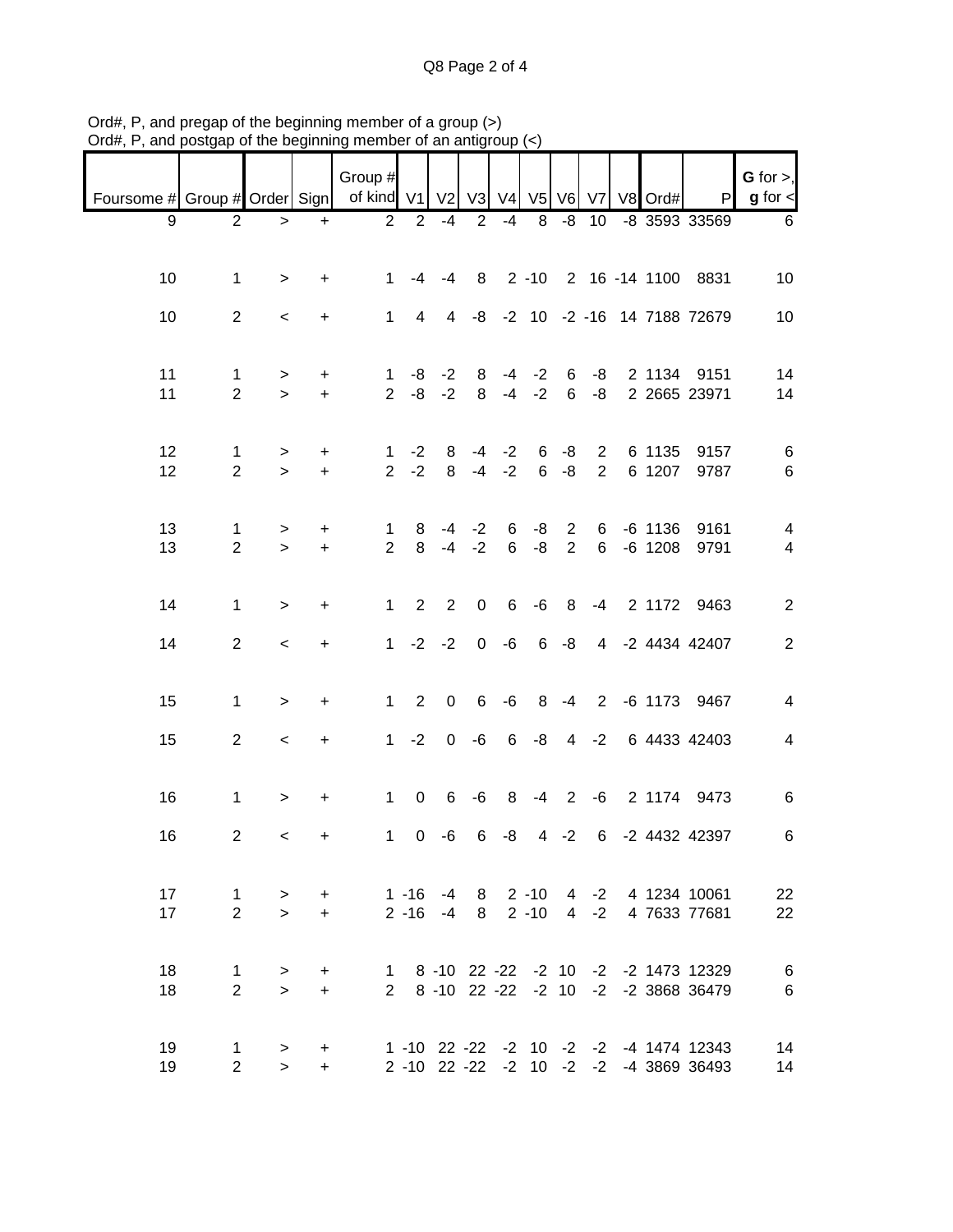Q8 Page 3 of 4

| Foursome # Group # Order Sign   of kind V1 |                                |                          |                | Group #                        |                                  | V <sub>2</sub>                   | V3             | V <sub>4</sub> |                       | V <sub>5</sub> V <sub>6</sub> V <sub>7</sub> |                                  | V8 Ord# | P                                     | $G$ for $>$ ,<br>$g$ for $\lt$ |
|--------------------------------------------|--------------------------------|--------------------------|----------------|--------------------------------|----------------------------------|----------------------------------|----------------|----------------|-----------------------|----------------------------------------------|----------------------------------|---------|---------------------------------------|--------------------------------|
| 20                                         | 1                              | >                        | +              | $\mathbf 1$                    |                                  | $22 - 22$                        | $-2$           | 10             | $-2$                  | $-2$                                         | $-4$                             |         | 4 1475 12347                          | $\overline{\mathbf{4}}$        |
| 20                                         | $\overline{2}$                 | $\,>$                    | $\ddot{}$      |                                | $2$ $22$ $-22$                   |                                  | $-2$           | 10             |                       | $-2 -2$                                      | $-4$                             |         | 4 3870 36497                          | $\overline{4}$                 |
| 21<br>21                                   | $\mathbf{1}$<br>$\overline{2}$ | ><br>$\geq$              | +<br>$\ddot{}$ |                                |                                  | $1 - 22 - 210$<br>$2 - 22 - 210$ |                | $-2$           | $-2$ $-2$ $-4$        | $-2 - 4$                                     | 4<br>4                           |         | 4 1476 12373<br>4 3871 36523          | 26<br>26                       |
| 22<br>22                                   | $\mathbf{1}$<br>$\overline{2}$ | ><br>$\geq$              | +<br>$+$       | $\mathbf 1$                    | $-2$<br>$2 -2$                   | 10<br>10 <sup>°</sup>            | $-2$<br>$-2$   | $-2$<br>$-2$   | -4<br>$-4$            | 4<br>$\overline{4}$                          | 4<br>$\overline{4}$              |         | -8 1477 12377<br>-8 3872 36527        | 4<br>$\overline{\mathbf{4}}$   |
| 23                                         | $\mathbf{1}$                   | $\, >$                   | $\ddot{}$      | $\mathbf{1}$                   |                                  | $-2 -2$                          | $2^{\circ}$    |                | $8 - 10$              | 8 <sup>8</sup>                               | -8                               |         | 4 1617 13687                          | $\,6\,$                        |
| 23                                         | $\overline{2}$                 | $\,<$                    | +              | $\mathbf{1}$                   | $2^{\circ}$                      | $\overline{2}$                   | $-2$           |                | $-8$ 10 $-8$          |                                              | 8 <sup>8</sup>                   |         | -4 3603 33623                         | $\,6$                          |
| 24<br>24                                   | $\mathbf{1}$<br>$\overline{2}$ | $\, >$<br>$\geq$         | +<br>$\ddot{}$ | $\mathbf{1}$<br>$\overline{2}$ | $\overline{2}$<br>$\overline{2}$ | -4<br>$-4$                       | 8<br>8         | -8<br>-8       | 10 <sup>°</sup><br>10 | -8<br>$-8$                                   | $-2$<br>$-2$                     |         | 2 2568 23021<br>2 3595 33581          | 4<br>$\overline{\mathcal{A}}$  |
| 25<br>25                                   | $\mathbf{1}$<br>$\overline{2}$ | $\, > \,$<br>$\geq$      | +<br>$\ddot{}$ | $\mathbf{1}$<br>$\overline{2}$ | $-2$<br>$-2$                     | 8<br>8                           | -4<br>$-4$     | $-2$<br>$-2$   | 6<br>6                | -8<br>$-8$                                   | $\overline{2}$<br>$\overline{2}$ |         | 8 2666 23977<br>8 7208 72907          | $\,6$<br>$\,6$                 |
| 26                                         | $\mathbf 1$                    | $\,>$                    | +              |                                | $1 14 - 10$                      |                                  |                | $-4$ 10        |                       | $-4 - 8$                                     | 8                                |         | -2 4696 45263                         | 4                              |
| 26                                         | $\overline{2}$                 | $\,<$                    | +              |                                | $1 - 14$ 10                      |                                  |                | $4 - 10$       | 4                     | 8 <sup>8</sup>                               | -8                               |         | 2 9066 93967                          | 4                              |
| 27                                         | $\mathbf{1}$                   | $\,$                     | +              |                                | $1 - 10$                         |                                  | $-4$ 10        | $-4$           | -8                    | 8                                            |                                  |         | -2 -4 4697 45281                      | 18                             |
| 27                                         | $\overline{2}$                 | $\,<\,$                  | +              |                                | $1 10$                           |                                  | $4 - 10$       | $\overline{4}$ | 8                     | -8                                           | $\overline{2}$                   |         | 4 9065 93949                          | 18                             |
| 28                                         | $\mathbf{1}$                   | $\geq$                   | $+$            |                                |                                  |                                  |                |                |                       |                                              |                                  |         | 1 -4 10 -4 -8 8 -2 -4 -2 4698 45289   | 8 <sup>8</sup>                 |
| 28                                         | $\overline{2}$                 | $\overline{\phantom{0}}$ | $\ddot{}$      |                                | $1 4 - 10$                       |                                  | $\overline{4}$ | 8 <sup>8</sup> | $-8$ 2                |                                              |                                  |         | 4 2 9064 93941                        | $\, 8$                         |
| 29                                         | $\mathbf{1}$                   | $\geq$                   | +              |                                |                                  | $1 \quad 0 \quad 2$              |                |                |                       |                                              |                                  |         | $-2$ $-2$ $-2$ $2$ $2$ $2$ 5660 55793 | $\,6$                          |
| 29                                         | $\overline{2}$                 | $\,<\,$                  | +              |                                |                                  | $1 \t 0 \t -2$                   |                | $2 \quad 2$    |                       |                                              |                                  |         | 2 -2 -2 -2 5669 55843                 | $\,6$                          |
| 30                                         | $\mathbf{1}$                   | $\geq$                   | +              | $1 \quad$                      |                                  | $8 - 2$                          |                | $2 - 4$        |                       | $0\quad 2$                                   |                                  |         | 2 -8 6000 59359                       | $\overline{c}$                 |

Ord#, P, and pregap of the beginning member of a group (>) Ord#, P, and postgap of the beginning member of an antigroup (<)